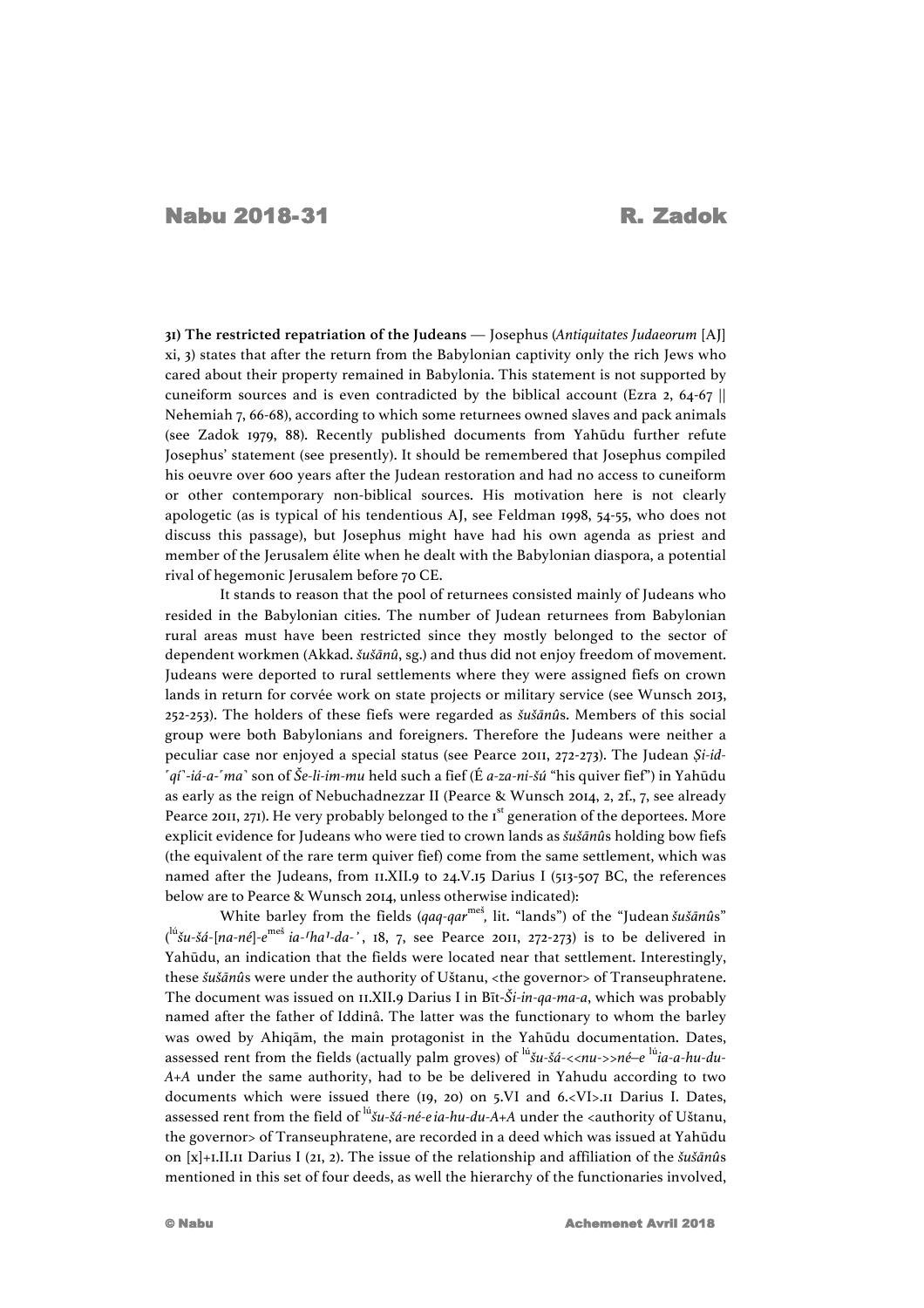is tackled by colleagues who are due to publish their results. This special issue does not infirm my conclusion that many rural Judeans were basically unable to join the waves of returnees. Nor do I intend to present here the full documentation on *šušānû*s in the corpus from Yahūdu and its region. The above-mentioned deeds and the following records are ample proof of my claim.

Dates from the field of Judean *šušānûs* (<sup>lú</sup><sup>*·</sup>šu*<sup>*·</sup>šá-na*<sup>meš</sup> šá 'ia<sup>?</sup>-hu<sup>?</sup>'-[da<sup>?</sup>]-'an'-na)</sup></sup> under the authority of *Ka-an-za-ra-'* were owed to Ahiqām by his son *Né-e-ri-a-ma*. The guarantor has a Yahwistic filiation; issued at Yahūdu on 24.V.15 Darius I (25, 4). The same Judean (*Né-ri-ia-a-ma*) gave a grain field, institutional land (*bīt ritti*), of the *šušānû*s (˹ lú*šu*˺*-*[*šá*]*-*˹*an-né*˺*-e*) of the deputy? (˹*šá* lúII ?) < of the governor?> of Transeuphratene (*šá*˺ *e-bir* I7), under the authority of Zaba<ba>-[x], chief of the troops (˹*rab ṣab*˺*-bu)*, for cultivation to a Babylonian (place of issue broken, 4.II.21 Darius I = 501 BC, 26, 5).

Evidence for *šušānû*s bearing Yahwistic names (or having such paternal names), i.e. implicitly Judeans, who held bow fiefs, is contained in other tablets of the same documentation: Dates, assessed rent, grew in bow fiefs (or shares of such fiefs) amounting to at least six such fiefs held by 16 named individuals, but their number may be slightly higher, presumably 18, as two lines in the middle of the list are destroyed. These bow fiefs are subsumed as the field<s> of the lú*šu-šá-*<<*na*>>*-né-e* (15, 21 from Yahūdu, 6.VII.5 Darius I = 517 BC). It follows that all the holders of the bow fiefs were *šušānû*s. No less than 12 out of these 16 individuals were Judeans, as they bore Yahwistic names (cf. Pearce 2011, 271-273), while one individual, *Ṣu-ra-*A+A, i.e. "the Tyrian", is Phoenician. The remaining three individuals, who had Hebrew-Canaanite anthroponyms, can be either Judeans, Phoenicians or Philistines. The designation <sup>lú</sup>šu*šá-*<<*na*>>*-né-e* is broken in another record (14, year 4[+x] Darius I, probably 5 = 517 BC), but since that record has a similar format the restoration is certain. All the recognizable names borne by six individuals are Yahwistic and therefore must belong to Judeans. The names of another three individuals are severely damaged (one is entirely broken). A litigation (16) concerning fields (palm groves) of *šušānû*s (lú*šu-šá-né*me<sup>š</sup> ) took place on  $26$ .XII.9 Darius I = 512 BC between two Judeans, viz. Ahi-qām, the main protagonist in the Yahūdu documentation and Na-da-bi-iá-a-ma.

The following two deeds with a different format are of less probative value.

Barley, harvest of the field of *šušānû*s ( lú*šu-šá-né*me<sup>š</sup> ), owed to Ahiqām and another five individuals with Yahwistic filiations is mentioned at Idibi'il on 8.I.12 Darius I = 510 BC (23, 1). Dates, assessed rent of *šušānû*s, owed to Ahiqām by an individual with a Yahwistic filiation, viz. *Ba-na-'*-d *iá-a*-˹*ma*˺ son of Ahi(ŠEŠ)-*iá-ma*, are recorded at Yahūdu on 19. VI. 4 Darius I = 518 BC (33, 2).

Among the returnees who could not prove their Israelite extraction there were former inhabitants of the Babylonian rural settlements Tl mlḥ, Tl ḥrš*'*, Krwb, *'*dn, and *'*mr (Ezra 2, 59 || Nehemiah 7, 61).<sup>1)</sup> These returnees did not have in all probability a *šušānû* status. It may be surmised that these people might have been of certain standing, like Ahiqām of Yahūdu. Their relationship to Babylonian settlements is highlighted, in contrast to other returnees who originated in places in Judah and Benjamin (see Fried 2015, 137).

1 Cf. Steinmann 2010, 174, but his etymology of *Krwb* as "meadow" is unfounded. The latter is perhaps either a dialectal variant of Akkad. *kuruppu* "shop" (for which see Baker 2010), or was the Akkadian name later re-interpreted as Heb*. krwb* "cherub"? A case of re-interpretation in the very same list may be that of *'dn* (Ezra 2, 59) which has become *'dwn* (Heb. "lord") in Nehemiah 7, 61.